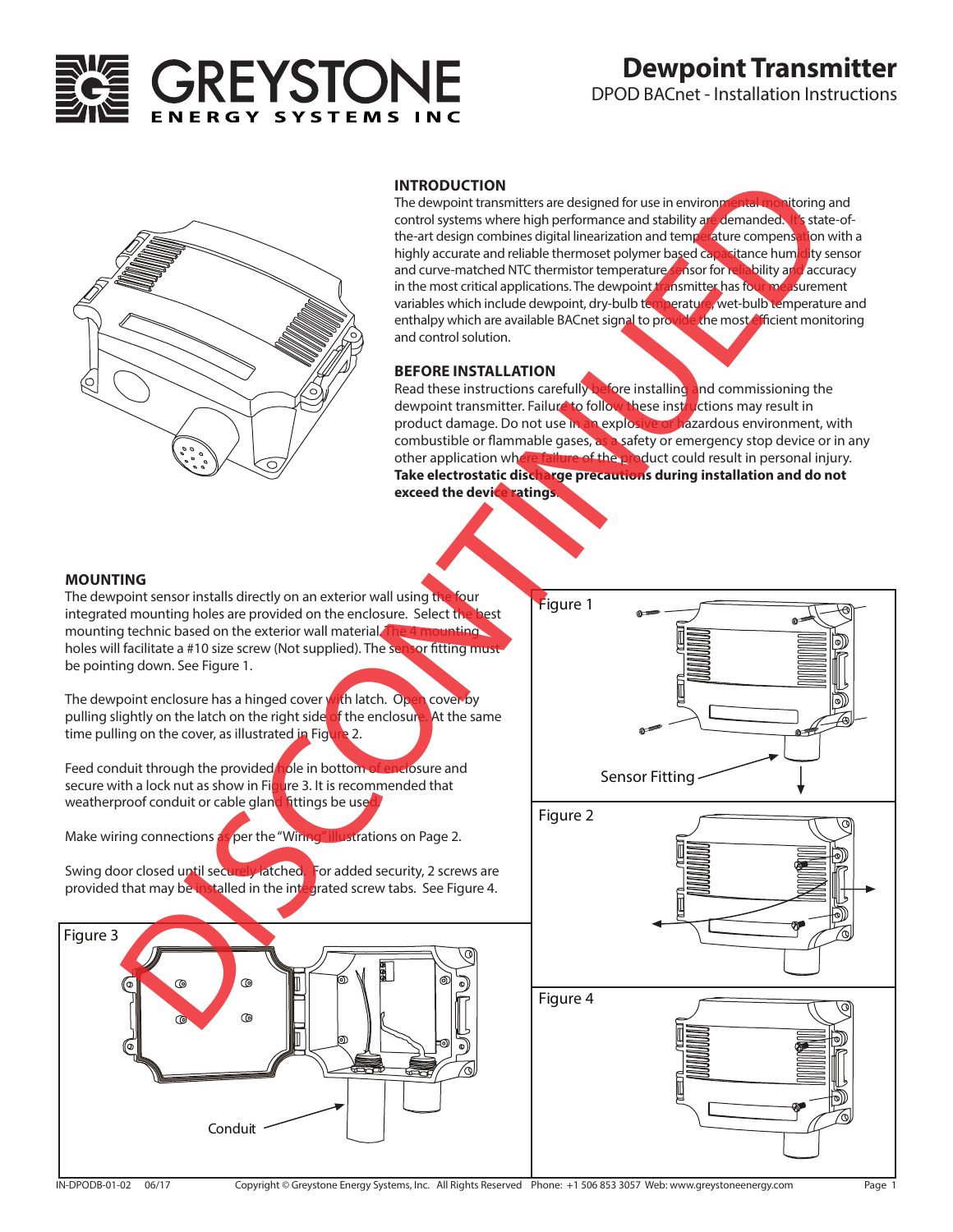# **WIRING**

- Deactivate the 24 Vac/dc power supply until all connections are made to the device to prevent electrical shock or equipment damage.
- Follow proper electrostatic discharge (ESD) handling procedures when installing the device or equipment damage may occur.
- Use 22 AWG shielded wiring for all connections and do not locate the device wires in the same conduit with wiring used to supply inductive loads such as motors.
- Make all connections in accordance with national and local codes.

Connect the 24 Vac/dc power supply to the terminals labeled PWR (power) and COM (common) as shown in Figure 6. This device has a half-wave type power supply so use caution when wiring multiple devices so that the circuit ground point is the same on all devices and the controller. Use caution if 24 Vac power is used and one side of the transformer is earth-grounded. In general, the transformer should NOT be connected to earth ground when using devices with RS-485 network connections. The device is reverse voltage protected and will not operate if connected backwards.

Connect the RS-485 network with twisted shielded pair to the terminals marked A-, B+ and SHLD (shield) as shown in Figure 6. The positive wire connects to B(+) and the negative wire connects to A(-) and the cable shield must be connected to the SHLD terminal on each device. If<br>the device is installed at either end of the network, an end-of-line (EOL) termina the device is installed at either end of the network, an end-of-line (EOL) termination resistor (121 ohm) shoul and B(+) terminals. This device includes a network termination jumper and will connect the resistor correctly on the pcb. Simply move the pcb.<br>iumper to the EOL position and no external resistor is required as shown in Fiq jumper to the EOL position and no external resistor is required as shown in Figure 7. The ground wire of the shielde to earth ground at the end of the network and the master is not grounded. Do not run bus wiring in the same conduit as line voltage wiring.

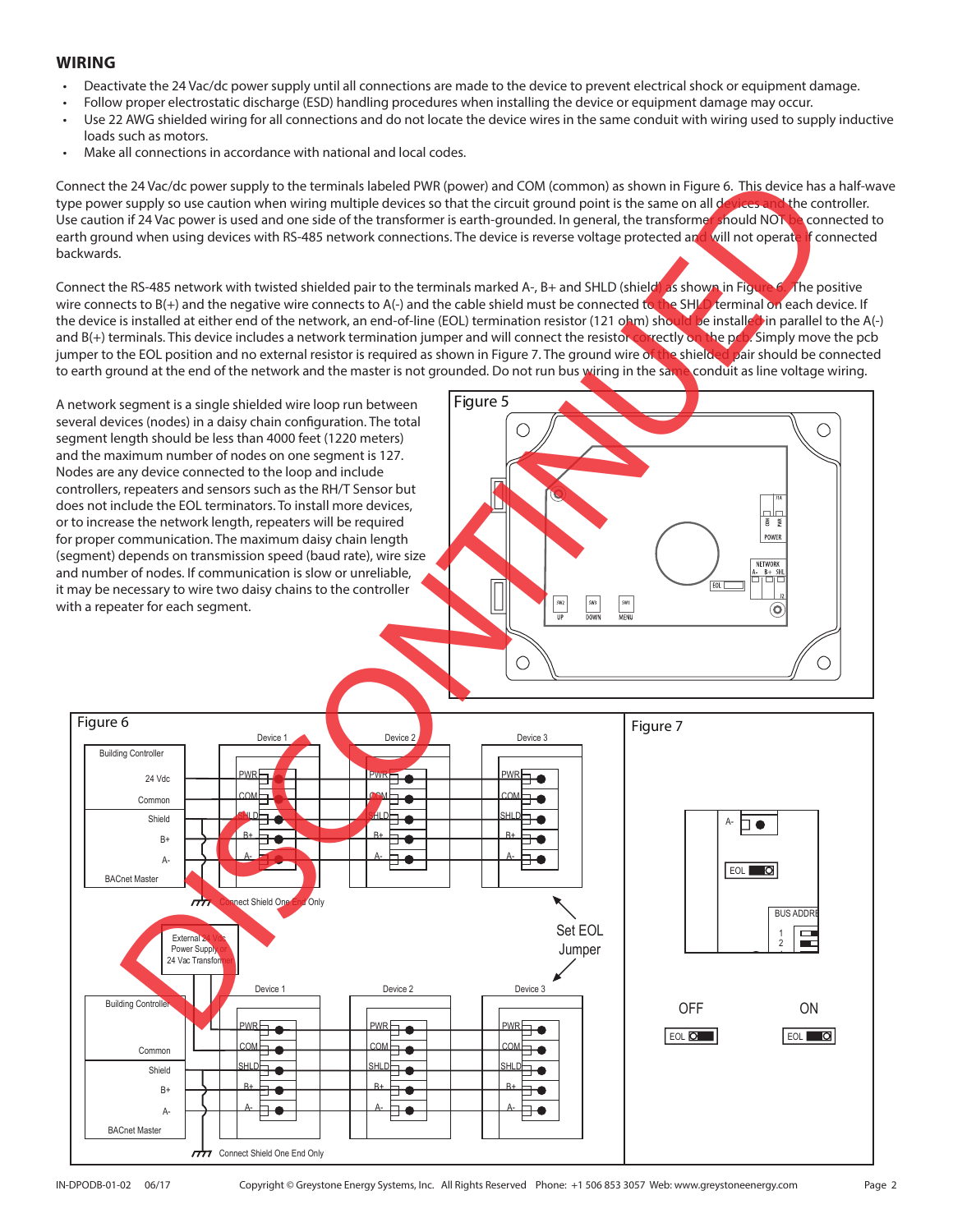# **OPERATION**

### **Start-Up Mode**

When the device is powered on, it will go through a brief start-up mode. The LCD will display a sequence of information depending on the model. At the end of the start-up sequence, normal operation will begin.

### **STEP 1** LCD Test

All segments lit for 2 seconds

**STEP 2** Model<br>Displays the model type (bacnet) for 2 sec.

**STEP 3** Software Version for 2 sec

**STEP 4** Address for 2 sec

**STEP 5** Baud rate for 2 sec



# **Normal Mode**

In normal operation the device:

- 
- reads the temperature and RH sensors<br>calculates values for devipoint, wet bulb and enthalpy • calculates values for dewpoint, wet
- updates the LCD values
- updates the BACnet object values
- monitors the menu key for activity

If the <MENU> key is pressed, normal operation is suspended while the menu functions are serviced. The program will automatically exit the menu after a period of inactivity.

### **MENU**

The device has several parameters that can be configured locally via the User menu using the keypad and LCD. All parameters default to typical values but the installer may want to change some values. In some cases, such as the device network address, the installer MUST change the settings before operation. Any changes made are saved in non-volatile memory and are restored in case of a power loss. Only the menu items relevant to the device model will be shown. The menu can be accessed at any time after the start-up mode and if there is 5 minutes of inactivity the menu will close and normal operation will continue. DISCONTINUED

#### **User Menu - Network Device**

To enter the menu, press and release the <MENU> key. This will enter the User menustep 1, pressing the <MENU> key a second time advances to step 2. Each press of the <MENU> key saves the current setting and advances the menu item. The <UP> and <DOWN> keys are used to make changes to program variables by scrolling through the available options. When a value is changed, use the <MENU> key to save it to memory and advance to the next menu item.

<MENU> Press and release to enter the User men

**ADDRESS** (default = 1) Use <UP> or <DOWN> to set the address 0-127. °C and Td blink to indicate the mode

<MENU>

**BAUD RATE** (default = 9600) Use <UP> or <DOWN> to selecta baud of 960 (9600), 192 (19200), 384 (38400), 576 (57600), 768 (76800) or 115 (115200). °F and Tw blink to indicate th

<MENU> Exits the menu and returns to normal operation.



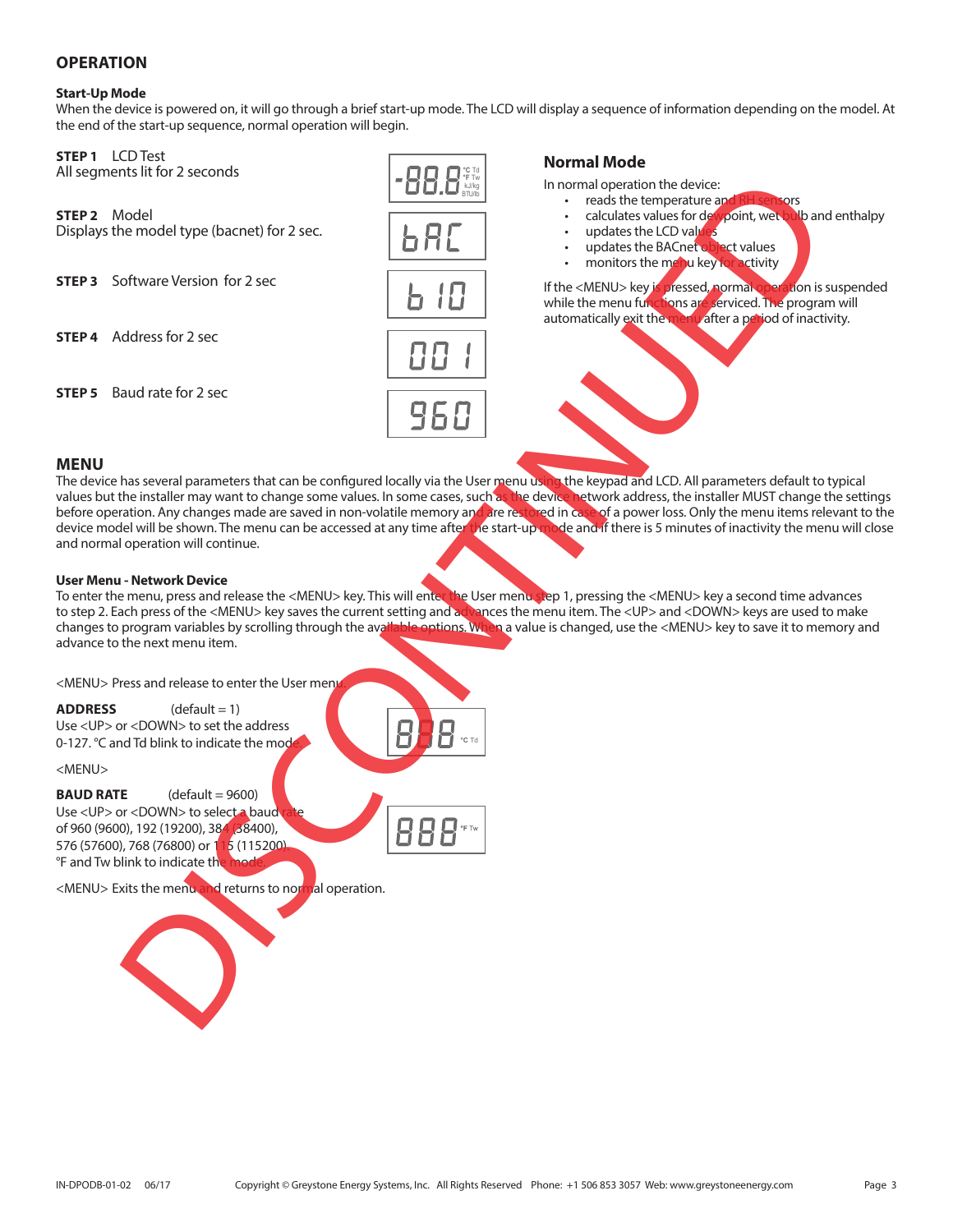## **DIMENSIONS**

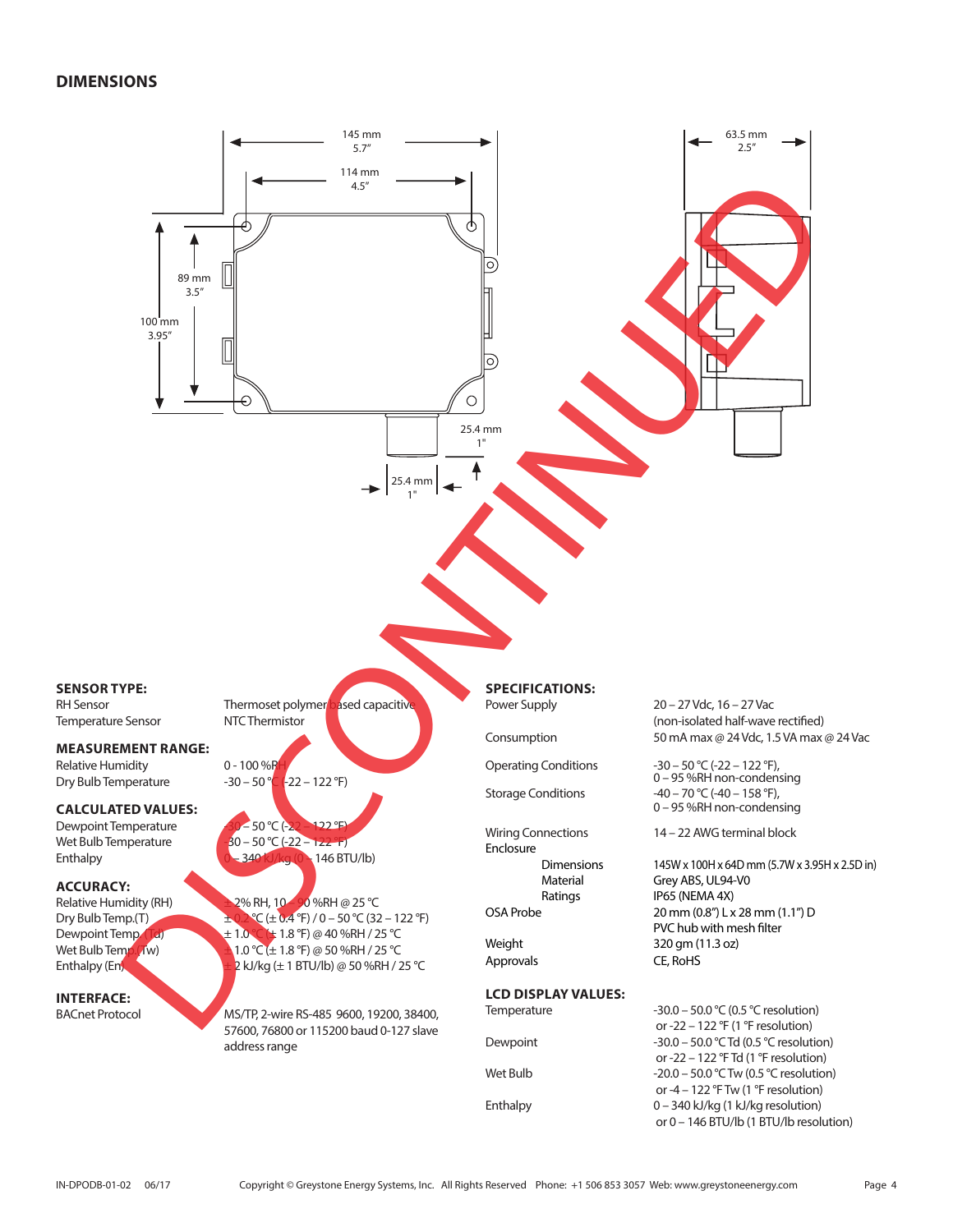### **BACnet**

| <b>OBJECT TYPE</b>  | <b>DYNAMICALLY</b><br><b>CREATABLE</b> | <b>DYNAMICALLY</b><br><b>DELETABLE</b> | <b>OBJECT</b><br><b>IDENTIFIER</b> | <b>OBJECT</b><br><b>NAME</b> |  |
|---------------------|----------------------------------------|----------------------------------------|------------------------------------|------------------------------|--|
| Device              | No                                     | No                                     | 381001                             | DP 001                       |  |
| Analog Input        | No                                     | No.                                    | AI <sub>1</sub>                    | Temperature                  |  |
|                     |                                        |                                        | AI $2$                             | <b>Relative Humidity</b>     |  |
|                     |                                        |                                        | AI $3$                             | Dewpoint Temperature         |  |
|                     |                                        |                                        | AI $4$                             | Wet Bulb Temperature         |  |
|                     |                                        |                                        | AI $5$                             | Enthalpy                     |  |
| Analog Value        | No                                     | <b>No</b>                              | AV <sub>1</sub>                    | Temperature Offset           |  |
|                     |                                        |                                        | AV <sub>2</sub>                    | <b>RH Offset</b>             |  |
|                     |                                        |                                        | AV <sub>3</sub>                    | Atmospheric Pressure         |  |
|                     |                                        |                                        | AV <sub>4</sub>                    | Altitude                     |  |
|                     |                                        |                                        | AV <sub>5</sub>                    | Display Mode                 |  |
| <b>Binary Value</b> | No                                     | <b>No</b>                              | BV <sub>1</sub>                    | Temperature Unit             |  |
|                     |                                        |                                        | BV <sub>2</sub>                    | <b>Enthalpy Unit</b>         |  |

|                                                     |                                                     |                                  |              | כ וא<br>AI4             | Dewpolitic temperature<br>Wet Bulb Temperature                                                                                                                                                                                                                                                                                                                                                                                      |                              |
|-----------------------------------------------------|-----------------------------------------------------|----------------------------------|--------------|-------------------------|-------------------------------------------------------------------------------------------------------------------------------------------------------------------------------------------------------------------------------------------------------------------------------------------------------------------------------------------------------------------------------------------------------------------------------------|------------------------------|
|                                                     |                                                     |                                  |              | AI <sub>5</sub>         | Enthalpy                                                                                                                                                                                                                                                                                                                                                                                                                            |                              |
|                                                     | Analog Value                                        | No                               | No           | AV <sub>1</sub>         | Temperature Offset                                                                                                                                                                                                                                                                                                                                                                                                                  |                              |
|                                                     |                                                     |                                  |              | AV <sub>2</sub>         | RH Offset                                                                                                                                                                                                                                                                                                                                                                                                                           |                              |
|                                                     |                                                     |                                  |              | AV <sub>3</sub><br>AV 4 | Atmospheric Pressure<br>Altitude                                                                                                                                                                                                                                                                                                                                                                                                    |                              |
|                                                     |                                                     |                                  |              | AV 5                    | Display Mode                                                                                                                                                                                                                                                                                                                                                                                                                        |                              |
|                                                     | <b>Binary Value</b>                                 | No                               | No           | BV 1                    | Temperature Unit                                                                                                                                                                                                                                                                                                                                                                                                                    |                              |
|                                                     |                                                     |                                  |              | BV <sub>2</sub>         | <b>Enthalpy Unit</b>                                                                                                                                                                                                                                                                                                                                                                                                                |                              |
|                                                     |                                                     |                                  |              |                         | The BACnet Device object allows configuration of the device. Device object properties are shown below.                                                                                                                                                                                                                                                                                                                              |                              |
| <b>PROPERTY</b>                                     |                                                     | <b>DEFAULT VALUE</b>             |              |                         | <b>PROPERTY DATA TYPE</b>                                                                                                                                                                                                                                                                                                                                                                                                           | <b>ACCESS</b>                |
| Object Identifier                                   |                                                     | 381001                           |              |                         | BACnetObjectIdentifier(numeric                                                                                                                                                                                                                                                                                                                                                                                                      | Read / Write                 |
| <b>Object Name</b>                                  |                                                     | DP 001                           |              |                         | CharacterString (32)                                                                                                                                                                                                                                                                                                                                                                                                                | Read / Write                 |
| Object Type                                         |                                                     | DEVICE (8)                       |              | <b>BACnetObjectTyp</b>  |                                                                                                                                                                                                                                                                                                                                                                                                                                     | Read                         |
| System Statu                                        |                                                     | <b>OPERATIONAL (0)</b>           |              |                         | CnetDeviceStatus                                                                                                                                                                                                                                                                                                                                                                                                                    | Read                         |
| Vendor Name                                         |                                                     | Greystone Energy Systems         |              | CharacterString         |                                                                                                                                                                                                                                                                                                                                                                                                                                     | Read                         |
| Vendor Identifier                                   |                                                     | 381                              |              | Unsigned 16             |                                                                                                                                                                                                                                                                                                                                                                                                                                     | Read                         |
| Model Name                                          |                                                     | <b>DP</b>                        |              | CharacterString         |                                                                                                                                                                                                                                                                                                                                                                                                                                     | Read                         |
| <b>Firmware Revision</b>                            |                                                     | 1.2                              |              | CharacterString         |                                                                                                                                                                                                                                                                                                                                                                                                                                     | Read                         |
| <b>Application Software Version</b>                 |                                                     | V1.0                             |              | CharacterString         |                                                                                                                                                                                                                                                                                                                                                                                                                                     | Read                         |
| Location                                            |                                                     | 150 English Dr, Moncton, NB      |              |                         | CharacterString (32)                                                                                                                                                                                                                                                                                                                                                                                                                |                              |
| Description                                         |                                                     | <b>Greystone Dewpoint Sensor</b> |              |                         | <b>CharacterString (32)</b>                                                                                                                                                                                                                                                                                                                                                                                                         | Read / Write<br>Read / Write |
| <b>Protocol Version</b>                             |                                                     |                                  | $\mathbf{1}$ |                         | Unsigned                                                                                                                                                                                                                                                                                                                                                                                                                            | Read                         |
| <b>Protocol Revision</b>                            |                                                     |                                  | 14           |                         |                                                                                                                                                                                                                                                                                                                                                                                                                                     | Read                         |
| Protocol Services Supported                         |                                                     | See description below            |              | Unsigned                | BACnetServicesSupported                                                                                                                                                                                                                                                                                                                                                                                                             | Read                         |
| Protocol Object Types Supported                     |                                                     | See description belo             |              |                         | BACnetObjectTypesSupported                                                                                                                                                                                                                                                                                                                                                                                                          | Read                         |
| Object List                                         |                                                     | See description below            |              | <b>BACnetArray</b>      |                                                                                                                                                                                                                                                                                                                                                                                                                                     | Read                         |
| Maximum APDU Length Accepted                        |                                                     | 5(<br>B'0000'                    |              | Unsigned                |                                                                                                                                                                                                                                                                                                                                                                                                                                     | Read                         |
| Segmentation Supported                              |                                                     | N<br>SEGMENTATION                | (3)          |                         | BACnetSegmentation                                                                                                                                                                                                                                                                                                                                                                                                                  | Read                         |
| <b>APDU Timeout</b>                                 |                                                     | 6 <sub>l</sub>                   |              | Unsigned                |                                                                                                                                                                                                                                                                                                                                                                                                                                     | Read / Write                 |
| Number of APDU Retries                              |                                                     | 3                                |              | Unsigned                |                                                                                                                                                                                                                                                                                                                                                                                                                                     | Read / Write                 |
| Max Master                                          |                                                     | 127                              |              | Unsigned                |                                                                                                                                                                                                                                                                                                                                                                                                                                     | Read / Write                 |
| Max Info Frames                                     |                                                     | $\mathbf{1}$                     |              | Unsigned                |                                                                                                                                                                                                                                                                                                                                                                                                                                     | Read                         |
| Device Address Binding                              |                                                     | empty                            |              |                         | BACnetAddressBinding                                                                                                                                                                                                                                                                                                                                                                                                                | Read                         |
| <b>Database Revision</b>                            |                                                     |                                  |              | Unsigned                |                                                                                                                                                                                                                                                                                                                                                                                                                                     | Read                         |
|                                                     |                                                     |                                  |              |                         |                                                                                                                                                                                                                                                                                                                                                                                                                                     |                              |
| <b>Property List</b><br>JECT IDENTI <del>FIER</del> | ger appended to the vendor ID to create this value. |                                  |              | <b>BACnetArray</b>      | al default number is 381001, where 381 is the vendor ID and 001 is the default network MAC address. When the MAC address is initia<br>nged th <mark>e v</mark> alue is updated and saved. For example, if the MAC address is set to 50 via the menu for startup, then the device instance<br>et to 381050. This properly is also writable via BACnet. If the Device:Object_Identifier is written to via BACnet then the MAC address | Read                         |

#### **OBJECT IDENTIFIER**

Initial default number is 381001, where 381 is the vendor ID and 001 is the default network MAC address. When the MAC address is initially changed the value is updated and saved. For example, if the MAC address is set to 50 via the menu for startup, then the device instance will be set to 381050. This property is also writable via BACnet. If the Device:Object\_Identifier is written to via BACnet then the MAC address is no longer appended to the vendor ID to create this value.

#### **OBJECT NAME**

Initial string is "DP 001" where DP is the device model name and 001 is the default network address. Can be written with a new string of maximum length of 32 characters and the value is saved. The "001" is the MAC address and is automatically changed if the MAC address is changed. Once written to via BACnet, the MAC address no longer gets appended to the value.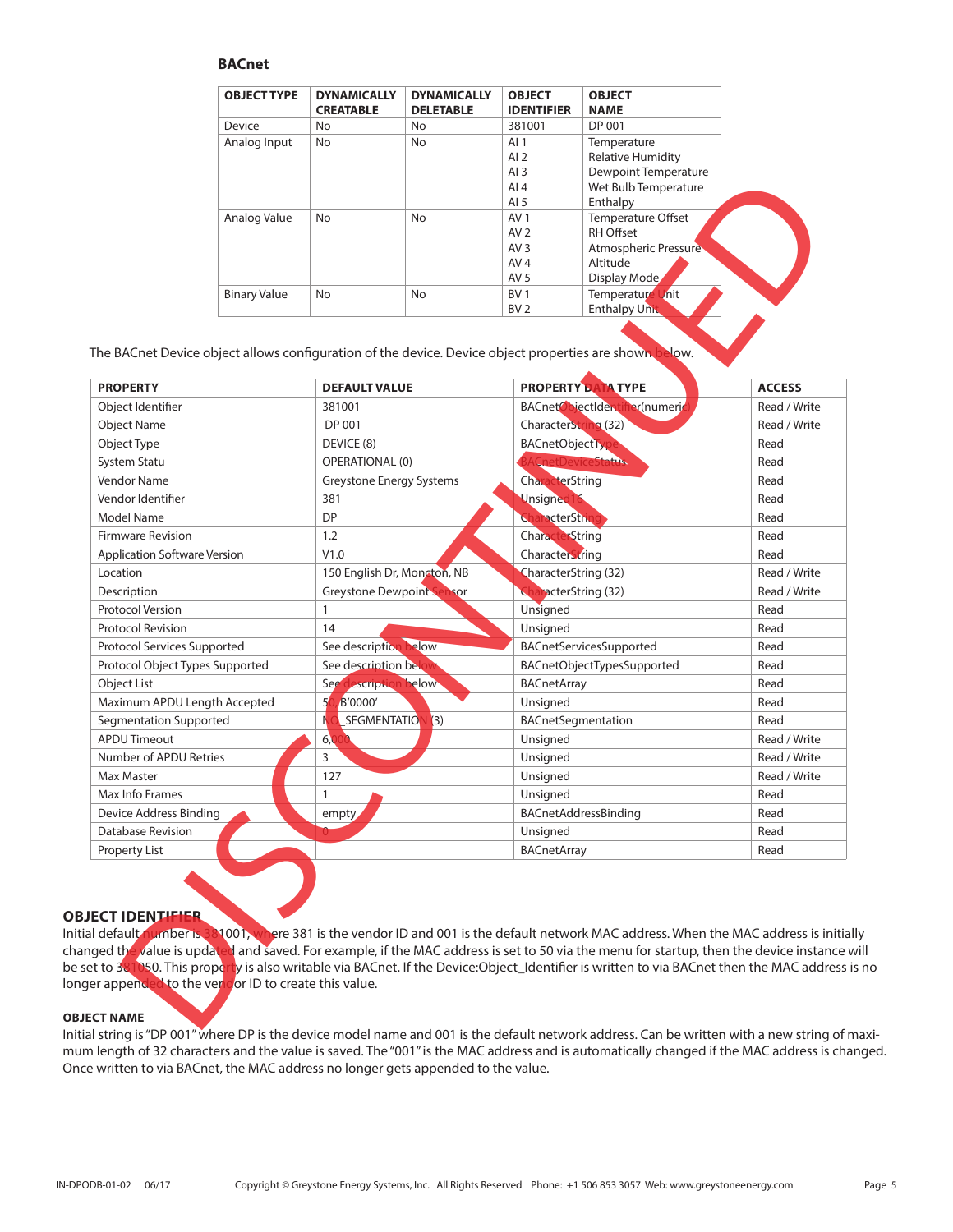| Protocol Services Supported                               | readProperty, writeProperty, deviceCommunicationControl, who-Has, who-Is<br>Binary bit string = {00000000 00001001 01000000 00000000 01100000 0}                                                                                                                                                                                                                                 |
|-----------------------------------------------------------|----------------------------------------------------------------------------------------------------------------------------------------------------------------------------------------------------------------------------------------------------------------------------------------------------------------------------------------------------------------------------------|
| Protocol Object Types Supported                           | Analog Input, Analog Value, Binary Value, Device                                                                                                                                                                                                                                                                                                                                 |
| Object List                                               | ((Device, Instance 1), (Analog Input, Instance 1), (Analog Input, Instance 2),<br>(Analog Input, Instance 3), (Analog Input, Instance 4), (Analog Input, Instance 5)<br>(Analog Value, Instance 1), (Analog Value, Instance 2), (Analog Value, Instance 3),<br>(Analog Value, Instance 4), (Analog Value, Instance 5), (Binary Value, Instance 1),<br>(Binary Value, Instance 2) |
| APDU Timeout                                              | Value is 6,000. Can be modified from 1 to 10,000.                                                                                                                                                                                                                                                                                                                                |
| Number Of APDU Retries<br>Max Master<br>Database Revision | Value is 3. Can be modified from 1 to 10.<br>Value is 127. Value is saved. Can be modified from 1 to 127.<br>Value is 0 to 255.                                                                                                                                                                                                                                                  |

| <b>Analog Input Object</b> | (Present Value = temperature sensor reading in $*$ F or $^{\circ}$ C, resolution = 0.1°, range = -30-50 $^{\circ}$ C |  |  |
|----------------------------|----------------------------------------------------------------------------------------------------------------------|--|--|
| <b>Temperature</b>         | or -22-122 °F)                                                                                                       |  |  |

|                                                       | ((Device, Instance 1), (Analog Input, Instance 1), (Analog Input, Instance 2),<br>(Analog Input, Instance 3), (Analog Input, Instance 4), (Analog Input, Instance 5)<br>(Analog Value, Instance 1), (Analog Value, Instance 2), (Analog Value, Instance 3),<br>(Analog Value, Instance 4), (Analog Value, Instance 5), (Binary Value, Instance 1),<br>(Binary Value, Instance 2) |                                                                                                           |               |  |  |  |
|-------------------------------------------------------|----------------------------------------------------------------------------------------------------------------------------------------------------------------------------------------------------------------------------------------------------------------------------------------------------------------------------------------------------------------------------------|-----------------------------------------------------------------------------------------------------------|---------------|--|--|--|
| <b>DU Timeout</b>                                     |                                                                                                                                                                                                                                                                                                                                                                                  | Value is 6,000. Can be modified from 1 to 10,000.                                                         |               |  |  |  |
| umber Of APDU Retries<br>ax Master<br>tabase Revision | Value is 0 to 255.                                                                                                                                                                                                                                                                                                                                                               | Value is 3. Can be modified from 1 to 10.<br>Value is 127. Value is saved. Can be modified from 1 to 127. |               |  |  |  |
| alog Input Object<br>mperature                        | e analog input BACnet objects allow reading of sensor values. Analog input object properties are shown below.<br>(Present Value = temperature sensor reading in $\mathcal{F}$ or $\mathcal{E}_{\mathcal{S}}$ esolution = 0.1°, range = -30-50 $\mathcal{C}$<br>or -22-122 °F)                                                                                                    |                                                                                                           |               |  |  |  |
| <b>PROPERTY</b>                                       | <b>DEFAULT VALUE</b>                                                                                                                                                                                                                                                                                                                                                             | <b>PROPERTY DATA TYPE</b>                                                                                 | <b>ACCESS</b> |  |  |  |
|                                                       |                                                                                                                                                                                                                                                                                                                                                                                  |                                                                                                           |               |  |  |  |
| Object Identifier                                     | Al1 (Analog Input 1)                                                                                                                                                                                                                                                                                                                                                             | BACnetObjectIdentifier                                                                                    | Read          |  |  |  |
| <b>Object Name</b>                                    | Temperature                                                                                                                                                                                                                                                                                                                                                                      | CharacterString (32)                                                                                      | Read          |  |  |  |
| Object Type                                           | ANALOG_INPUT (0)                                                                                                                                                                                                                                                                                                                                                                 | BACnetObjectType                                                                                          | Read          |  |  |  |
| Present Value                                         | current reading                                                                                                                                                                                                                                                                                                                                                                  | Real                                                                                                      | Read          |  |  |  |
| Description                                           | Temperature                                                                                                                                                                                                                                                                                                                                                                      | CharacterString (32)                                                                                      | Read          |  |  |  |
| Device Type                                           | Temperature Sensor                                                                                                                                                                                                                                                                                                                                                               | CharacterString (32)                                                                                      | Read          |  |  |  |
| <b>Status Flags</b>                                   | 000)<br>{false, false, false, false}                                                                                                                                                                                                                                                                                                                                             | BACnetStatusFlags                                                                                         | Read          |  |  |  |
| <b>Event State</b>                                    | NORMAL (0)                                                                                                                                                                                                                                                                                                                                                                       | <b>BACnetEventState</b>                                                                                   | Read          |  |  |  |
| Reliability                                           | NO_FAULT_DE<br>ECTED (0)                                                                                                                                                                                                                                                                                                                                                         | <b>BACnetReliability</b>                                                                                  | Read          |  |  |  |
| Out of Service                                        | FALSE (0)                                                                                                                                                                                                                                                                                                                                                                        | Boolean                                                                                                   | Read          |  |  |  |
| Units                                                 | degrees-Celsius (62) or degrees<br>Fahrenheit (64)                                                                                                                                                                                                                                                                                                                               | BACnetEngineeringUnits                                                                                    | Read          |  |  |  |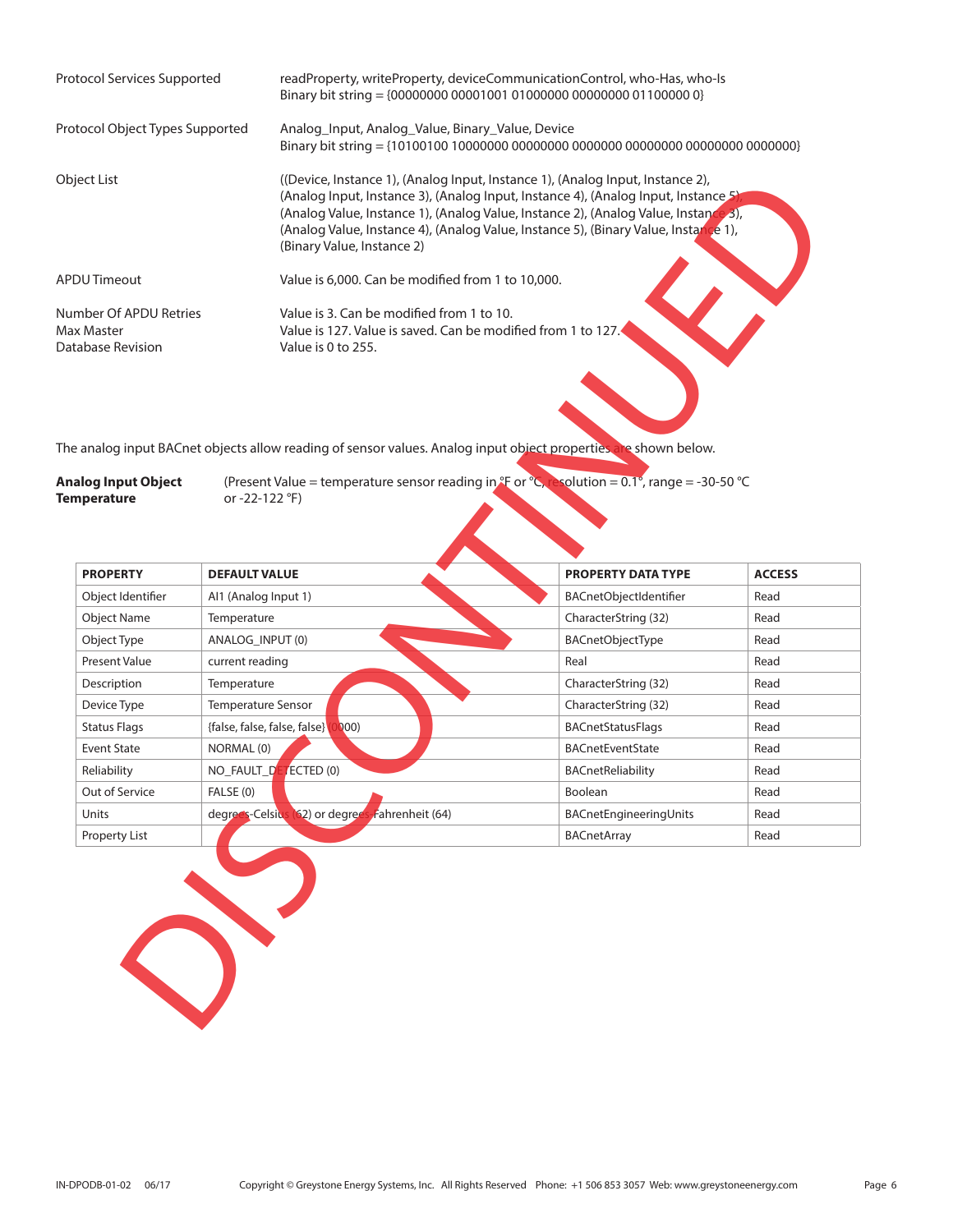# **Relative Humidity**

| <b>PROPERTY</b>      | <b>DEFAULT VALUE</b>                | <b>PROPERTY DATA TYPE</b> | <b>ACCESS</b> |
|----------------------|-------------------------------------|---------------------------|---------------|
| Object Identifier    | Al2 (Analog Input 2)                | BACnetObjectIdentifier    | Read          |
| <b>Object Name</b>   | <b>Relative Humidity</b>            | CharacterString (32)      | Read          |
| Object Type          | ANALOG INPUT (0)                    | <b>BACnetObjectType</b>   | Read          |
| <b>Present Value</b> | current reading                     | Real                      | Read          |
| Description          | <b>Relative Humidity</b>            | CharacterString (32)      | Read          |
| Device Type          | <b>RH</b> Sensor                    | CharacterString (32)      | Read          |
| <b>Status Flags</b>  | {false, false, false, false} (0000) | <b>BACnetStatusFlags</b>  |               |
| <b>Event State</b>   | NORMAL (0)                          | <b>BACnetEventState</b>   | Read          |
| Reliability          | NO FAULT DETECTED (0)               | <b>BACnetReliability</b>  | Read          |
| Out of Service       | FALSE (0)                           | <b>Boolean</b>            | ad            |
| Units                | Percent-relative-humidity (29)      | BACnetEngineeringUni      | Read          |
| Property List        |                                     | <b>BACnetA</b>            | Read          |
|                      |                                     |                           |               |

# **Dewpoint Temperature** or -22-122 °F)

| Object Type                                                                                                                                                                                    | ANALOG_INPUT (0)                                                                                                                                        | BACnetObjectType              | Read          |  |  |
|------------------------------------------------------------------------------------------------------------------------------------------------------------------------------------------------|---------------------------------------------------------------------------------------------------------------------------------------------------------|-------------------------------|---------------|--|--|
| <b>Present Value</b>                                                                                                                                                                           | current reading                                                                                                                                         | Real                          | Read          |  |  |
| Description                                                                                                                                                                                    | <b>Relative Humidity</b>                                                                                                                                | CharacterString (32)          | Read          |  |  |
| Device Type                                                                                                                                                                                    | <b>RH</b> Sensor                                                                                                                                        | CharacterString (32)          | Read          |  |  |
| <b>Status Flags</b>                                                                                                                                                                            | {false, false, false, false} (0000)                                                                                                                     | <b>BACnetStatusFlags</b>      |               |  |  |
| <b>Event State</b>                                                                                                                                                                             | NORMAL (0)                                                                                                                                              | <b>BACnetEventState</b>       | Read          |  |  |
| Reliability                                                                                                                                                                                    | NO_FAULT_DETECTED (0)                                                                                                                                   | <b>BACnetReliability</b>      | Read          |  |  |
| Out of Service                                                                                                                                                                                 | FALSE (0)                                                                                                                                               | Boolean                       | ad            |  |  |
| Units                                                                                                                                                                                          | Percent-relative-humidity (29)                                                                                                                          | <b>BACnetEngineeringUnit</b>  | Read          |  |  |
| <b>Property List</b>                                                                                                                                                                           |                                                                                                                                                         | <b>BACnetArray</b>            | Read          |  |  |
| <b>Analog Input Object</b><br><b>Dewpoint Temperature</b><br><b>PROPERTY</b>                                                                                                                   | (Present Value = dewpoint temperature calculation in °F or °C, resolution = $0.1^{\circ}$ , range = -30-50 °C<br>or -22-122 °F)<br><b>DEFAULT VALUE</b> | <b>PROPERTY DATA TYPE</b>     | <b>ACCESS</b> |  |  |
| Object Identifier                                                                                                                                                                              | Al3 (Analog Input 3)                                                                                                                                    | <b>BACnetObjectIdentifier</b> | Read          |  |  |
| <b>Object Name</b>                                                                                                                                                                             | Dewpoint Temperature                                                                                                                                    | racterString (32)             | Read          |  |  |
| Object Type                                                                                                                                                                                    | ANALOG_INPUT (0)                                                                                                                                        | <b>BACnetObjectType</b>       | Read          |  |  |
| <b>Present Value</b>                                                                                                                                                                           | current reading                                                                                                                                         | Real                          | Read          |  |  |
| Description                                                                                                                                                                                    | Dewpoint Temperature                                                                                                                                    | CharacterString (32)          | Read          |  |  |
| Device Type                                                                                                                                                                                    | Dewpoint Temperature Sensor                                                                                                                             | CharacterString (32)          | Read          |  |  |
| <b>Status Flags</b>                                                                                                                                                                            | {false, false, false, false} (0000)                                                                                                                     | <b>BACnetStatusFlags</b>      | Read          |  |  |
| <b>Event State</b>                                                                                                                                                                             | NORMAL (0)                                                                                                                                              | <b>BACnetEventState</b>       | Read          |  |  |
| Reliability                                                                                                                                                                                    | NO_FAULT_DETECTED (0)                                                                                                                                   | <b>BACnetReliability</b>      | Read          |  |  |
| Out of Service                                                                                                                                                                                 | FALSE (0)                                                                                                                                               | Boolean                       | Read          |  |  |
| Units                                                                                                                                                                                          | degrees-Celsius (62) or degre<br>es-Fahrenheit (6                                                                                                       | BACnetEngineeringUnits        | Read          |  |  |
| <b>Property List</b>                                                                                                                                                                           |                                                                                                                                                         | <b>BACnetArray</b>            | Read          |  |  |
| <b>Analog Input Object</b><br>(Present Value = wet bully temperature calculation in °F or °C, resolution = 0.1°, range = -30-50 °C<br>$-22-122$ <sup>°F</sup> )<br><b>Wet Bulb Temperature</b> |                                                                                                                                                         |                               |               |  |  |
| <b>PROPERTY</b>                                                                                                                                                                                | <b>DEFAU</b><br>JE                                                                                                                                      | <b>PROPERTY DATA TYPE</b>     | <b>ACCESS</b> |  |  |
| Object Identifier                                                                                                                                                                              | Al4 (Analog Input 4)                                                                                                                                    | BACnetObjectIdentifier        | Read          |  |  |
| <b>Object Name</b>                                                                                                                                                                             | Wet Bulb Temperature                                                                                                                                    | CharacterString (32)          | Read          |  |  |
| Object Type                                                                                                                                                                                    | LOG_INPUT(0)<br>AN/                                                                                                                                     | BACnetObjectType              | Read          |  |  |
| Present Value<br><b>Description</b>                                                                                                                                                            | current reading                                                                                                                                         | Real                          | Read          |  |  |
|                                                                                                                                                                                                | Temperature<br>Wet Bulk                                                                                                                                 | CharacterString (32)          | Read          |  |  |
| Device Type                                                                                                                                                                                    | Wet Bulb Temperature Sensor                                                                                                                             | CharacterString (32)          | Read          |  |  |
| <b>Status Flags</b>                                                                                                                                                                            | e, false, false, false} (0000)                                                                                                                          | <b>BACnetStatusFlags</b>      | Read          |  |  |

# Wet Bulb Temperature **OF-22-122 °F**)

| <b>PROPERTY</b>     | <b>DEFAUL</b><br><b>VALUE</b>                   | <b>PROPERTY DATA TYPE</b> | <b>ACCESS</b> |
|---------------------|-------------------------------------------------|---------------------------|---------------|
| Object Identifier   | (Analog Input 4)<br>H                           | BACnetObjectIdentifier    | Read          |
| <b>Object Name</b>  | Wet Bu<br><b>Temperature</b>                    | CharacterString (32)      | Read          |
| Object Type         | LOG_INP<br>$\mathcal{T}(0)$<br>A.               | BACnetObjectType          | Read          |
| Present Value       | eading<br>curren                                | Real                      | Read          |
| Description         | Wet Bu<br>Temperature                           | CharacterString (32)      | Read          |
| Device Type         | b Temperature Sensor<br>Wet B                   | CharacterString (32)      | Read          |
| <b>Status Flags</b> | e, false, false, false} (0000)                  | <b>BACnetStatusFlags</b>  | Read          |
| Event State         | NORMAL (0)                                      | <b>BACnetEventState</b>   | Read          |
| Reliability         | NO FAULT DETECTED (0)                           | <b>BACnetReliability</b>  | Read          |
| Out of Service      | FALSE (0)                                       | Boolean                   | Read          |
| Units               | degrees-Celsius (62) or degrees-Fahrenheit (64) | BACnetEngineeringUnits    | Read          |
| Property List       |                                                 | BACnetArray               | Read          |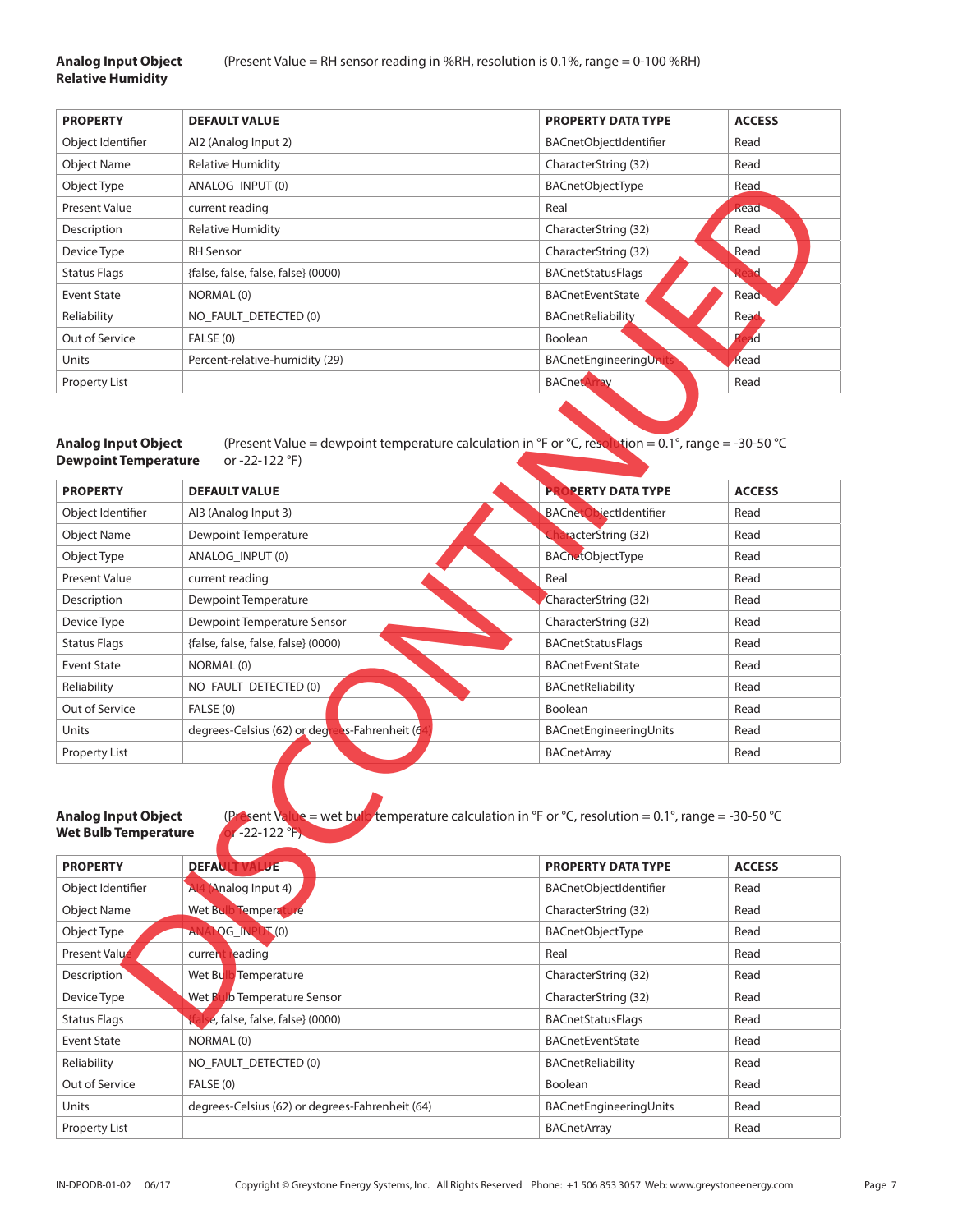**Analog Input Object** (Present Value = enthalpy calculation in J/kg or BTU/lb, resolution = 1, range = 0-340 kJ/k<br>**Enthalpy** or 0-146 BTU/lb) **Enthalpy** or 0-146 BTU/lb)

| <b>PROPERTY</b>     | <b>DEFAULT VALUE</b>                                                    | <b>PROPERTY DATA TYPE</b> | <b>ACCESS</b> |
|---------------------|-------------------------------------------------------------------------|---------------------------|---------------|
| Object Identifier   | Al5 (Analog Input 5)                                                    | BACnetObjectIdentifier    | Read          |
| <b>Object Name</b>  | Enthalpy                                                                | CharacterString (32)      | Read          |
| Object Type         | ANALOG INPUT (0)                                                        | BACnetObjectType          | Read          |
| Present Value       | current reading                                                         | Real                      | kead          |
| Description         | Enthalpy                                                                | CharacterString (32)      | Read          |
| Device Type         | <b>Enthalpy Sensor</b>                                                  | CharacterString (32)      | Read          |
| <b>Status Flags</b> | {false, false, false, false} (0000)                                     | <b>BACnetStatusFlags</b>  | lead          |
| <b>Event State</b>  | NORMAL (0)                                                              | <b>BACnetEventState</b>   | Read          |
| Reliability         | NO FAULT DETECTED (0)                                                   | BACnetReliability         | Read          |
| Out of Service      | FALSE (0)                                                               | Boolean                   | Re:           |
| Units               | kilojoules-per-kilogram-dry-air (149) or<br>btus-per-pound-dry-air (24) | BACnetEngineering         | lead          |
| Property List       |                                                                         | <b>BACnetAr</b>           | Read          |
|                     |                                                                         |                           |               |

| Object Type                                             | ANALOG_INPUT (0)                                                                                                                                                                                                                                                                                                                                                    | <b>BACnetObjectType</b>   | Read          |
|---------------------------------------------------------|---------------------------------------------------------------------------------------------------------------------------------------------------------------------------------------------------------------------------------------------------------------------------------------------------------------------------------------------------------------------|---------------------------|---------------|
| Present Value                                           | current reading                                                                                                                                                                                                                                                                                                                                                     | Real                      |               |
| Description                                             | Enthalpy                                                                                                                                                                                                                                                                                                                                                            | CharacterString (32)      | Read          |
| Device Type                                             | <b>Enthalpy Sensor</b>                                                                                                                                                                                                                                                                                                                                              | CharacterString (32)      | Read          |
| <b>Status Flags</b>                                     | {false, false, false, false} (0000)                                                                                                                                                                                                                                                                                                                                 | <b>BACnetStatusFlags</b>  | ead           |
| <b>Event State</b>                                      | NORMAL (0)                                                                                                                                                                                                                                                                                                                                                          | <b>BACnetEventState</b>   | Rea           |
| Reliability                                             | NO_FAULT_DETECTED (0)                                                                                                                                                                                                                                                                                                                                               | BACnetReliability         | Read          |
| Out of Service                                          | FALSE (0)                                                                                                                                                                                                                                                                                                                                                           | Boolean                   | Re:           |
| Units                                                   | kilojoules-per-kilogram-dry-air (149) or<br>btus-per-pound-dry-air (24)                                                                                                                                                                                                                                                                                             | BACnetEngineeringUnits    | lead          |
| Property List                                           |                                                                                                                                                                                                                                                                                                                                                                     | <b>BACnetAr</b>           | Read          |
| <b>Analog Value Object</b><br><b>Temperature Offset</b> | The analog value BACnet objects allow sensor calibration and parameter selection. Analog value object properties are shown below.<br>(Present Value defaults to 0 for no offset. Can be set from 10 to +10 D°F or -5.0 to +5.0 D°C)<br>(Units depend on the device units, either ${}^{\circ}$ Cop F), ${}^{\circ}$ resolution = 0.5, ${}^{\circ}$ F resolution = 1) |                           |               |
| <b>PROPERTY</b>                                         | <b>DEFAULT VALUE</b>                                                                                                                                                                                                                                                                                                                                                | <b>PROPERTY DATA TYPE</b> | <b>ACCESS</b> |
| Object Identifier                                       | AV1 (Analog Value 1)                                                                                                                                                                                                                                                                                                                                                | BACnetObjectIdentifier    | Read          |
| <b>Object Name</b>                                      | Temperature Offset                                                                                                                                                                                                                                                                                                                                                  | CharacterString (32)      | Read          |
| Object Type                                             | ANALOG_VALUE (2)                                                                                                                                                                                                                                                                                                                                                    | <b>BACnetObjectType</b>   | Read          |
| Present Value                                           | 0                                                                                                                                                                                                                                                                                                                                                                   | Real                      | Read / Write  |
| Description                                             | Temperature Offset                                                                                                                                                                                                                                                                                                                                                  | CharacterString (32)      | Read          |
| <b>Status Flags</b>                                     | {false, false, false, false} (0000)                                                                                                                                                                                                                                                                                                                                 | <b>BACnetStatusFlags</b>  | Read          |
| <b>Event State</b>                                      | NORMAL (0)                                                                                                                                                                                                                                                                                                                                                          | <b>BACnetEventState</b>   | Read          |
| Out of Service                                          | FALSE (0)                                                                                                                                                                                                                                                                                                                                                           | Boolean                   | Read          |
| Units                                                   | delta-degrees-Fahrenheit (120) or D°C (121)                                                                                                                                                                                                                                                                                                                         | BACnetEngineeringUnits    | Read          |
| Property List                                           |                                                                                                                                                                                                                                                                                                                                                                     | <b>BACnetArray</b>        | Read          |
| <b>Analog Value Object</b><br><b>RH Offset</b>          | resent Value defaults to 0 for no offset. Can be set from -10 to +10 %RH, resolution = 1)                                                                                                                                                                                                                                                                           |                           |               |
| <b>PROPERTY</b>                                         | <b>DEFAULT VALUE</b>                                                                                                                                                                                                                                                                                                                                                | PROPERTY DATA TYPE        | <b>ACCESS</b> |
| Object Identifier                                       | AV2 (Analog Value 2)                                                                                                                                                                                                                                                                                                                                                | BACnetObjectIdentifier    | Read          |
| <b>Object Name</b>                                      | <b>H</b> Offset                                                                                                                                                                                                                                                                                                                                                     | CharacterString (32)      | Read          |
| Object Type                                             | ANALOG_VALUE <sup>2</sup> (2)                                                                                                                                                                                                                                                                                                                                       | BACnetObjectType          | Read          |
| <b>Present Value</b>                                    | 0                                                                                                                                                                                                                                                                                                                                                                   | Real                      | Read / Write  |
| Description                                             | <b>RH</b> Offset                                                                                                                                                                                                                                                                                                                                                    | CharacterString (32)      | Read          |
| <b>Status Flags</b>                                     | fals<br>false, false, false} (0000)                                                                                                                                                                                                                                                                                                                                 | <b>BACnetStatusFlags</b>  | Read          |
| <b>Fyent State</b>                                      | NORMAL (0)                                                                                                                                                                                                                                                                                                                                                          | <b>RACnetFyentState</b>   | Read          |

| resent Value defaults to 0 for no offset. Can be set from -10 to +10 %RH, resolution = 1)<br>Analog Value Object<br>RH Offset |                                             |                           |               |  |  |
|-------------------------------------------------------------------------------------------------------------------------------|---------------------------------------------|---------------------------|---------------|--|--|
| <b>PROPERTY</b>                                                                                                               | <b>DEFAULT VALUE</b>                        | <b>PROPERTY DATA TYPE</b> | <b>ACCESS</b> |  |  |
| Object Identifier                                                                                                             | nalog Value 2<br>AV <sub>2</sub>            | BACnetObjectIdentifier    | Read          |  |  |
| <b>Object Name</b>                                                                                                            | <b>RH</b> Offset                            | CharacterString (32)      | Read          |  |  |
| Object Type                                                                                                                   | G VALUE (2)<br><b>ANAL</b>                  | <b>BACnetObjectType</b>   | Read          |  |  |
| <b>Present Value</b>                                                                                                          | $\Omega$                                    | Real                      | Read / Write  |  |  |
| Description                                                                                                                   | RH Off                                      | CharacterString (32)      | Read          |  |  |
| <b>Status Flags</b>                                                                                                           | <b>false</b><br>false, false, false} (0000) | <b>BACnetStatusFlags</b>  | Read          |  |  |
| Event State                                                                                                                   | NORMAL <sub>(0)</sub>                       | <b>BACnetEventState</b>   | Read          |  |  |
| Out of Service                                                                                                                | FALSE (0)                                   | <b>Boolean</b>            | Read          |  |  |
| Units                                                                                                                         | percent-relative-humidity (29)              | BACnetEngineeringUnits    | Read          |  |  |
| <b>Property List</b>                                                                                                          |                                             | <b>BACnetArray</b>        | Read          |  |  |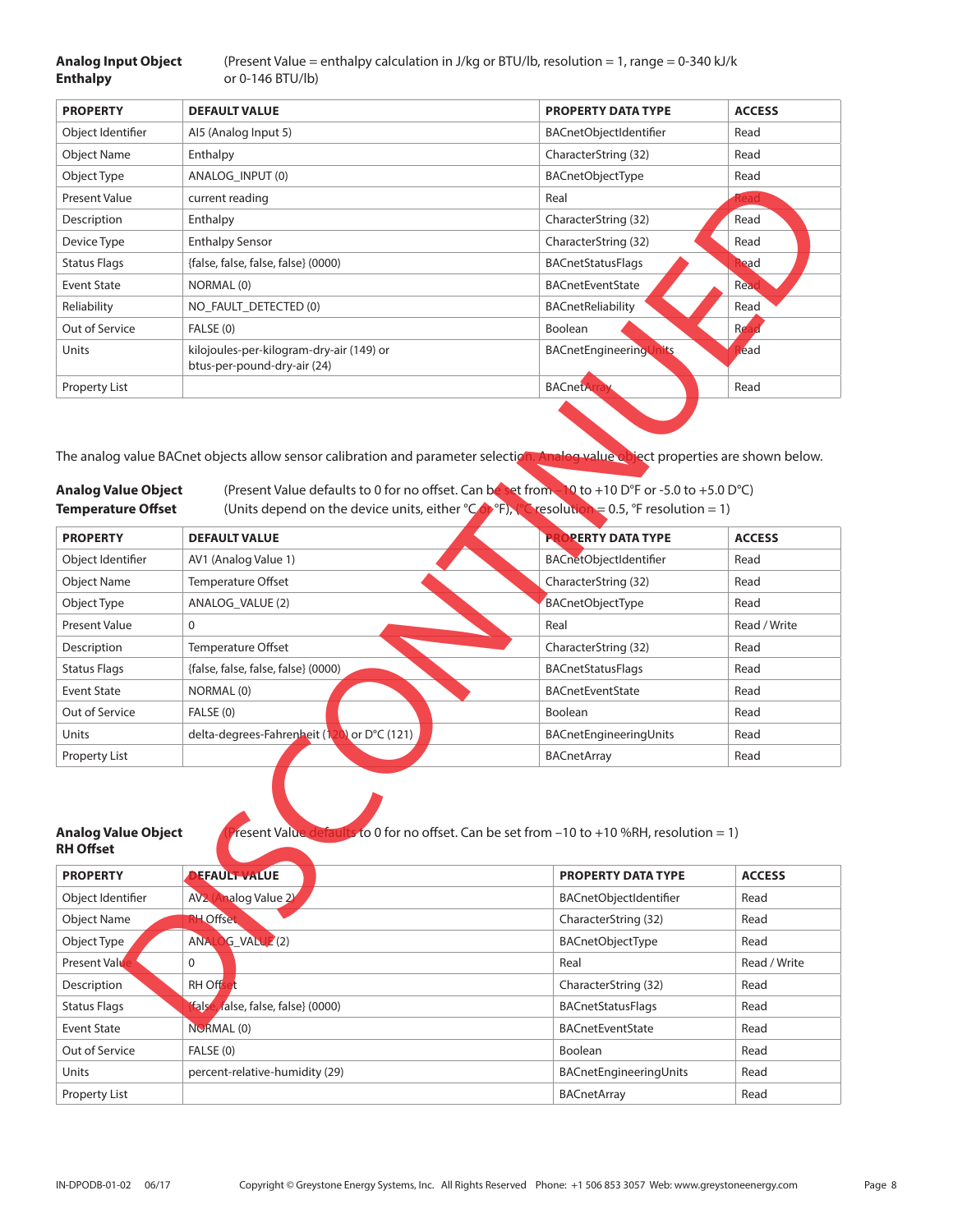**Analog Value Object** (Present Value = 1013 hectopascals. Can be set from 812 to 1013 hPa, resolution = 1 hPa) **Atmospheric Pressure** (Atmospheric pressure is directly linked with Altitude)

| Property             | Default Value                       | Property Data Type         | Access       |
|----------------------|-------------------------------------|----------------------------|--------------|
| Object Identifier    | AV3 (Analog Value 3)                | BACnetObjectIdentifier     | Read         |
| <b>Object Name</b>   | Atmospheric Pressure                | CharacterString (32)       | Read         |
| Object Type          | ANALOG VALUE (2)                    | <b>BACnetObjectType</b>    | Read         |
| <b>Present Value</b> | 1013                                | Real                       | <b>Write</b> |
| Description          | Atmospheric Pressure                | CharacterString (32)       | Read         |
| <b>Status Flags</b>  | {false, false, false, false} (0000) | <b>BACnetStatusFlags</b>   | Read         |
| Event State          | NORMAL (0)                          | <b>BACnetEventState</b>    | Read         |
| Out of Service       | FALSE (0)                           | Boolean                    | <b>Re</b>    |
| Units                | hectopascals (hPa) (133)            | hits<br>BACnetEngineeringl | Read         |
| <b>Property List</b> |                                     | <b>BACnetArray</b>         | ad           |

|                                                                                                                                                                                                                                                                                   | ANALOG_VALUE (2)                                                                                                                                                                                                                                                                                                                                      | <b>BACnetObjectType</b>                                                                                     | Read         |
|-----------------------------------------------------------------------------------------------------------------------------------------------------------------------------------------------------------------------------------------------------------------------------------|-------------------------------------------------------------------------------------------------------------------------------------------------------------------------------------------------------------------------------------------------------------------------------------------------------------------------------------------------------|-------------------------------------------------------------------------------------------------------------|--------------|
| <b>Present Value</b>                                                                                                                                                                                                                                                              | 1013                                                                                                                                                                                                                                                                                                                                                  | Real                                                                                                        | Write        |
| Description                                                                                                                                                                                                                                                                       | Atmospheric Pressure                                                                                                                                                                                                                                                                                                                                  | CharacterString (32)                                                                                        | Read         |
| <b>Status Flags</b>                                                                                                                                                                                                                                                               | {false, false, false, false} (0000)                                                                                                                                                                                                                                                                                                                   | <b>BACnetStatusFlags</b>                                                                                    | Read         |
| <b>Event State</b>                                                                                                                                                                                                                                                                | NORMAL (0)                                                                                                                                                                                                                                                                                                                                            | <b>BACnetEventState</b>                                                                                     | Read         |
| Out of Service                                                                                                                                                                                                                                                                    | FALSE (0)                                                                                                                                                                                                                                                                                                                                             | Boolean                                                                                                     | Rea          |
| Units                                                                                                                                                                                                                                                                             | hectopascals (hPa) (133)                                                                                                                                                                                                                                                                                                                              | <b>BACnetEngineeringUnits</b>                                                                               | Read         |
| <b>Property List</b>                                                                                                                                                                                                                                                              |                                                                                                                                                                                                                                                                                                                                                       | <b>BACnetArray</b>                                                                                          | ad           |
| <b>Analog Value Object</b><br><b>Altitude</b>                                                                                                                                                                                                                                     | (Present Value defaults to 0 feet. Can be set from 0 to 6000 feet, resolution = 1)<br>(Altitude is directly linked with Atmospheric pressure)                                                                                                                                                                                                         |                                                                                                             |              |
| Property                                                                                                                                                                                                                                                                          | Default Value                                                                                                                                                                                                                                                                                                                                         | <b>Property Data Typ</b>                                                                                    | Access       |
| Object Identifier                                                                                                                                                                                                                                                                 | AV4 (Analog Value 4)                                                                                                                                                                                                                                                                                                                                  | BACnetObjectIdentifier                                                                                      | Read         |
| <b>Object Name</b>                                                                                                                                                                                                                                                                | Altitude                                                                                                                                                                                                                                                                                                                                              | <b>CharacterString (32)</b>                                                                                 | Read         |
| Object Type                                                                                                                                                                                                                                                                       | ANALOG_VALUE (2)                                                                                                                                                                                                                                                                                                                                      | <b>ACnetObjectType</b>                                                                                      | Read         |
| <b>Present Value</b>                                                                                                                                                                                                                                                              | 0                                                                                                                                                                                                                                                                                                                                                     | Real                                                                                                        | Read / Write |
| Description                                                                                                                                                                                                                                                                       | Altitude                                                                                                                                                                                                                                                                                                                                              | CharacterString (32)                                                                                        | Read         |
| <b>Status Flags</b>                                                                                                                                                                                                                                                               | {false, false, false, false} (0000)                                                                                                                                                                                                                                                                                                                   | <b>BACnetStatusFlags</b>                                                                                    | Read         |
| <b>Event State</b>                                                                                                                                                                                                                                                                | NORMAL (0)                                                                                                                                                                                                                                                                                                                                            | <b>BACnetEventState</b>                                                                                     | Read         |
| Out of Service                                                                                                                                                                                                                                                                    | FALSE (0)                                                                                                                                                                                                                                                                                                                                             | Boolean                                                                                                     | Read         |
|                                                                                                                                                                                                                                                                                   |                                                                                                                                                                                                                                                                                                                                                       |                                                                                                             |              |
|                                                                                                                                                                                                                                                                                   | feet $(33)$                                                                                                                                                                                                                                                                                                                                           | BACnetEngineeringUnits                                                                                      | Read         |
|                                                                                                                                                                                                                                                                                   |                                                                                                                                                                                                                                                                                                                                                       | <b>BACnetArray</b>                                                                                          | Read         |
|                                                                                                                                                                                                                                                                                   | Default Value                                                                                                                                                                                                                                                                                                                                         | (Present Value defaults to 1. Can be changed to control what is displayed on the LCD)<br>Property Data Type | Access       |
|                                                                                                                                                                                                                                                                                   | AV5 (Analog Value                                                                                                                                                                                                                                                                                                                                     | BACnetObjectIdentifier                                                                                      | Read         |
|                                                                                                                                                                                                                                                                                   | Display Mode                                                                                                                                                                                                                                                                                                                                          | CharacterString (32)                                                                                        | Read         |
|                                                                                                                                                                                                                                                                                   | ANALOG_VALUE                                                                                                                                                                                                                                                                                                                                          | BACnetObjectType                                                                                            | Read         |
|                                                                                                                                                                                                                                                                                   | 0                                                                                                                                                                                                                                                                                                                                                     | Real                                                                                                        | Read / Write |
|                                                                                                                                                                                                                                                                                   | Display Mode                                                                                                                                                                                                                                                                                                                                          | CharacterString (32)                                                                                        | Read         |
|                                                                                                                                                                                                                                                                                   | false, false, fal<br>(0000)<br>$e$ $\frac{1}{2}$ $\frac{1}{2}$ $\frac{1}{2}$ $\frac{1}{2}$ $\frac{1}{2}$ $\frac{1}{2}$ $\frac{1}{2}$ $\frac{1}{2}$ $\frac{1}{2}$ $\frac{1}{2}$ $\frac{1}{2}$ $\frac{1}{2}$ $\frac{1}{2}$ $\frac{1}{2}$ $\frac{1}{2}$ $\frac{1}{2}$ $\frac{1}{2}$ $\frac{1}{2}$ $\frac{1}{2}$ $\frac{1}{2}$ $\frac{1}{2}$ $\frac{1}{2$ | <b>BACnetStatusFlags</b>                                                                                    | Read         |
|                                                                                                                                                                                                                                                                                   | <b>JORMAL</b> (0)                                                                                                                                                                                                                                                                                                                                     | BACnetEventState                                                                                            | Read         |
|                                                                                                                                                                                                                                                                                   | FALSE <sub>(0</sub>                                                                                                                                                                                                                                                                                                                                   | Boolean                                                                                                     | Read         |
| Units<br>Property List<br><b>Analog Value Object</b><br><b>Display Mode</b><br>Property<br>Object Identifier<br><b>Object Name</b><br>Object Type<br><b>Present Value</b><br>Description<br><b>Status Flags</b><br><b>Event State</b><br>Out of Service<br>Units<br>Property List | mits (95                                                                                                                                                                                                                                                                                                                                              | BACnetEngineeringUnits<br><b>BACnetArray</b>                                                                | Read<br>Read |

#### **Analog Value Object** (Present Value defaults to 1. Can be changed to control what is displayed on the LCD) **Display Mode**

| Property            | Default Value                                     | Property Data Type       | Access       |
|---------------------|---------------------------------------------------|--------------------------|--------------|
| Object Identifier   | AV5 (Analog Value                                 | BACnetObjectIdentifier   | Read         |
| <b>Object Name</b>  | Display Mode                                      | CharacterString (32)     | Read         |
| Object Type         | ANALOG VALUE                                      | <b>BACnetObjectType</b>  | Read         |
| Present Value       | $\mathbf 0$                                       | Real                     | Read / Write |
| Description         | Mode<br><b>Displa</b>                             | CharacterString (32)     | Read         |
| <b>Status Flags</b> | {false,<br><b>Ye fat</b><br>(0000)<br>$rac{1}{2}$ | <b>BACnetStatusFlags</b> | Read         |
| <b>Event State</b>  | RMAL (0)                                          | <b>BACnetEventState</b>  | Read         |
| Out of Service      | <b>FALSE</b>                                      | Boolean                  | Read         |
| Units               | units (95                                         | BACnetEngineeringUnits   | Read         |
| Property List       |                                                   | <b>BACnetArray</b>       | Read         |

- Temperature
- $2$  = Dewpoint temperature
- 3 = Wet Bulb temperature
- $4 = Enthalpy$
- 5 = Temperature plus dewpoint toggle every 5 seconds
- 6 = Temperature plus wet bulb toggle
- 7 = Temperature plus enthalpy toggle
- 8 = Dewpoint plus wet bulb toggle
- 9 = Dewpoint plus enthalpy toggle
- 10 = Wet bulb plus enthalpy toggle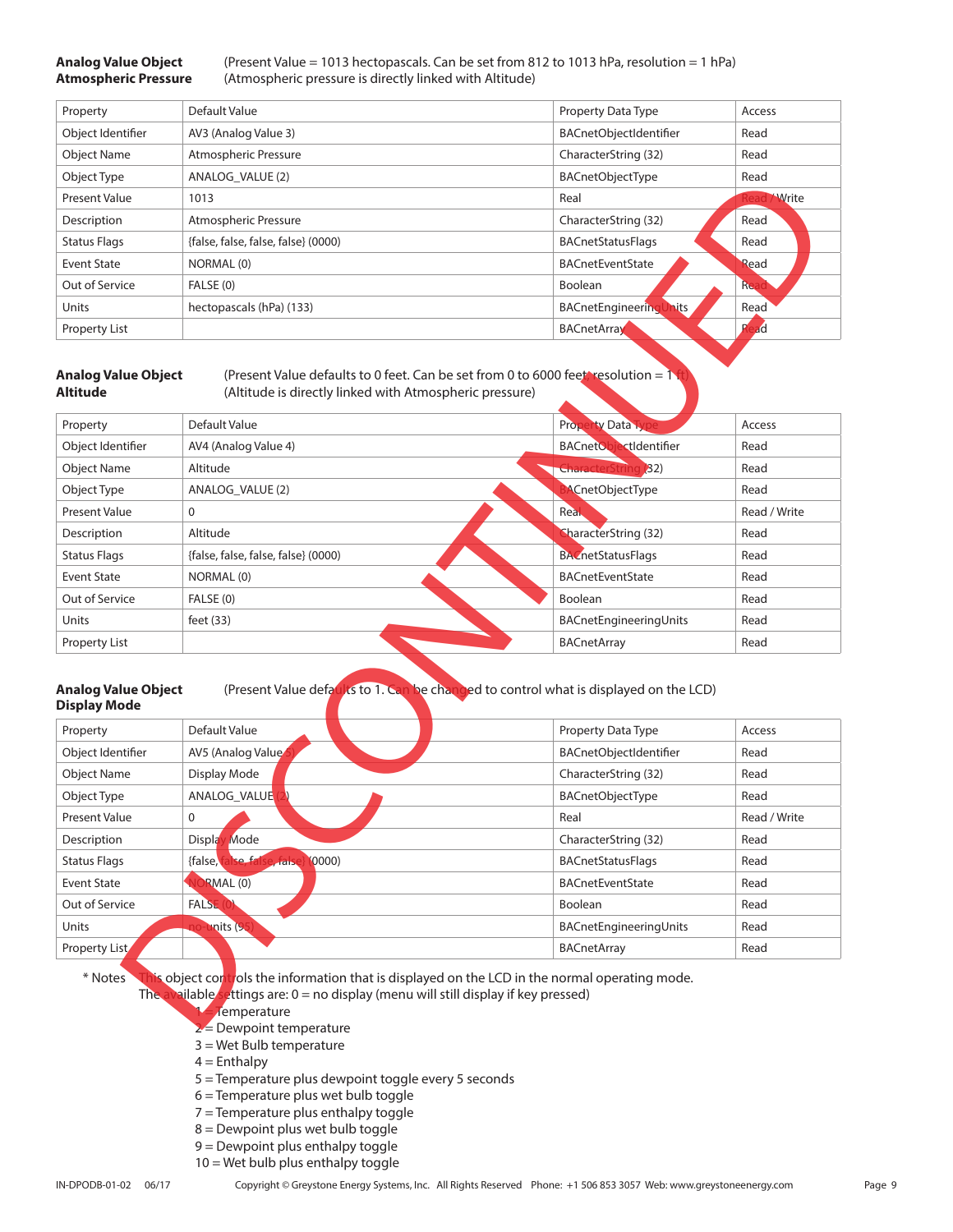The binary value BACnet object allows configuration of the device. Binary value object properties are shown below.

#### **Binary Value Object** (Present Value defaults to 0 (INACTIVE) for Celsius. Can be set to 1 (ACTIVE) for Fahrenheit) **Temperature Units**

| Property            | Default Value                       | Property Data Type       | Access       |  |
|---------------------|-------------------------------------|--------------------------|--------------|--|
| Object Identifier   | BV1 (Binary Value 1)                | BACnetObjectIdentifier   | Read         |  |
| <b>Object Name</b>  | <b>Temperature Units</b>            | CharacterString (32)     | Read         |  |
| Object Type         | BINARY VALUE (5)                    | <b>BACnetObjectType</b>  | lead.        |  |
| Present Value       | <b>INACTIVE (0)</b>                 | BACnetBinaryPV           | Read / Write |  |
| Description         | Celsius (0) or Fahrenheit (1)       | CharacterString (32)     | Read         |  |
| <b>Status Flags</b> | {false, false, false, false} (0000) | <b>BACnetStatusFlags</b> | ad           |  |
| Event State         | NORMAL (0)                          | <b>BACnetEventState</b>  | Read         |  |
| Reliability         | NO FAULT DETECTED (0)               | BACnetReliability        | Read         |  |
| Out of Service      | FALSE (0)                           | Boolean                  | R            |  |
| Property List       |                                     | <b>BACnetArray</b>       | Read         |  |

## **Binary Value Object** (Present Value defaults to 0 (INACTIVE) for kJ/kg. Can be set to 1 (ACTIV **Enthalpy Units**

| <b>Binary Value Object</b> | (Present Value defaults to 0 (INACTIVE) for kJ/kg. Can be set to 1<br>(ACTIVE) for BTU/lb) | Property Data T                  | Access       |
|----------------------------|--------------------------------------------------------------------------------------------|----------------------------------|--------------|
| <b>Enthalpy Units</b>      | BV2 (Binary Value 2)                                                                       | etObjectIdentifier<br><b>BAC</b> | Read         |
|                            | <b>Enthalpy Units</b>                                                                      | Character <sup>String</sup> (32) | Read         |
| Object Type                | BINARY_VALUE (5)                                                                           | <b>BACnetObjectType</b>          | Read         |
| Present Value              | <b>INACTIVE (0)</b>                                                                        | BACnetBinaryPV                   | Read / Write |
| Description                | kJ/kg (0) or BTU/lb (1)                                                                    | CharacterString (32)             | Read         |
| <b>Status Flags</b>        | {false, false, false, false} (0000)                                                        | <b>BACnetStatusFlags</b>         | Read         |
| <b>Event State</b>         | NORMAL (0)                                                                                 | <b>BACnetEventState</b>          | Read         |
| Reliability                | NO_FAULT_DETECTED (0)                                                                      | BACnetReliability                | Read         |
| Out of Service             | FALSE (0)                                                                                  | Boolean                          | Read         |
| Property List              |                                                                                            | <b>BACnetArray</b>               | Read         |
|                            | $\mathcal{C}$                                                                              |                                  |              |